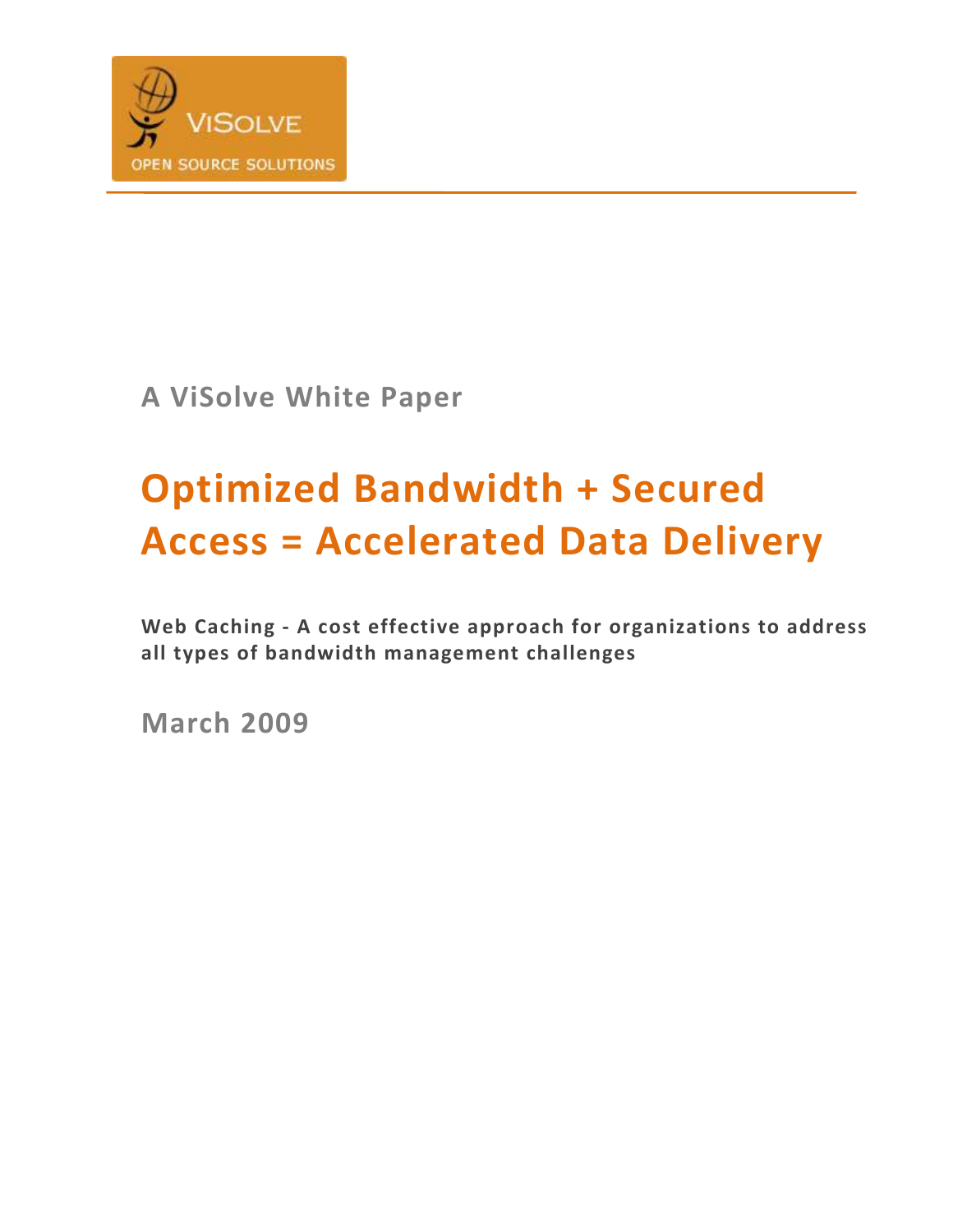

#### Disclaimer:

The information in this document is believed to be accurate in all aspects, to the best of ViSolve's acknowledge, at the time of publication and is subject to change without prior notice.

ViSolve Inc. is not legally liable for any errors or opinions that appear in this document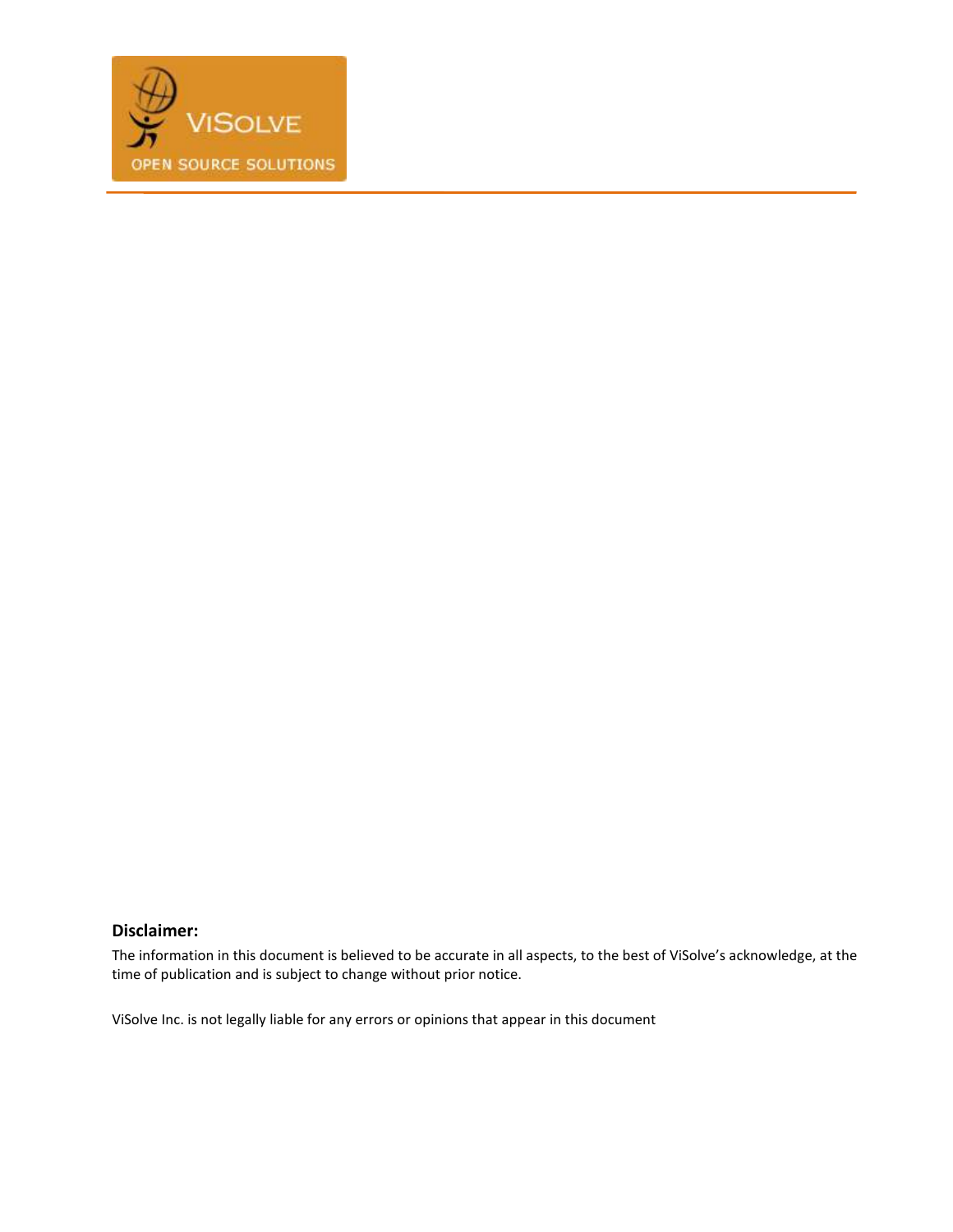

## **Table of Contents**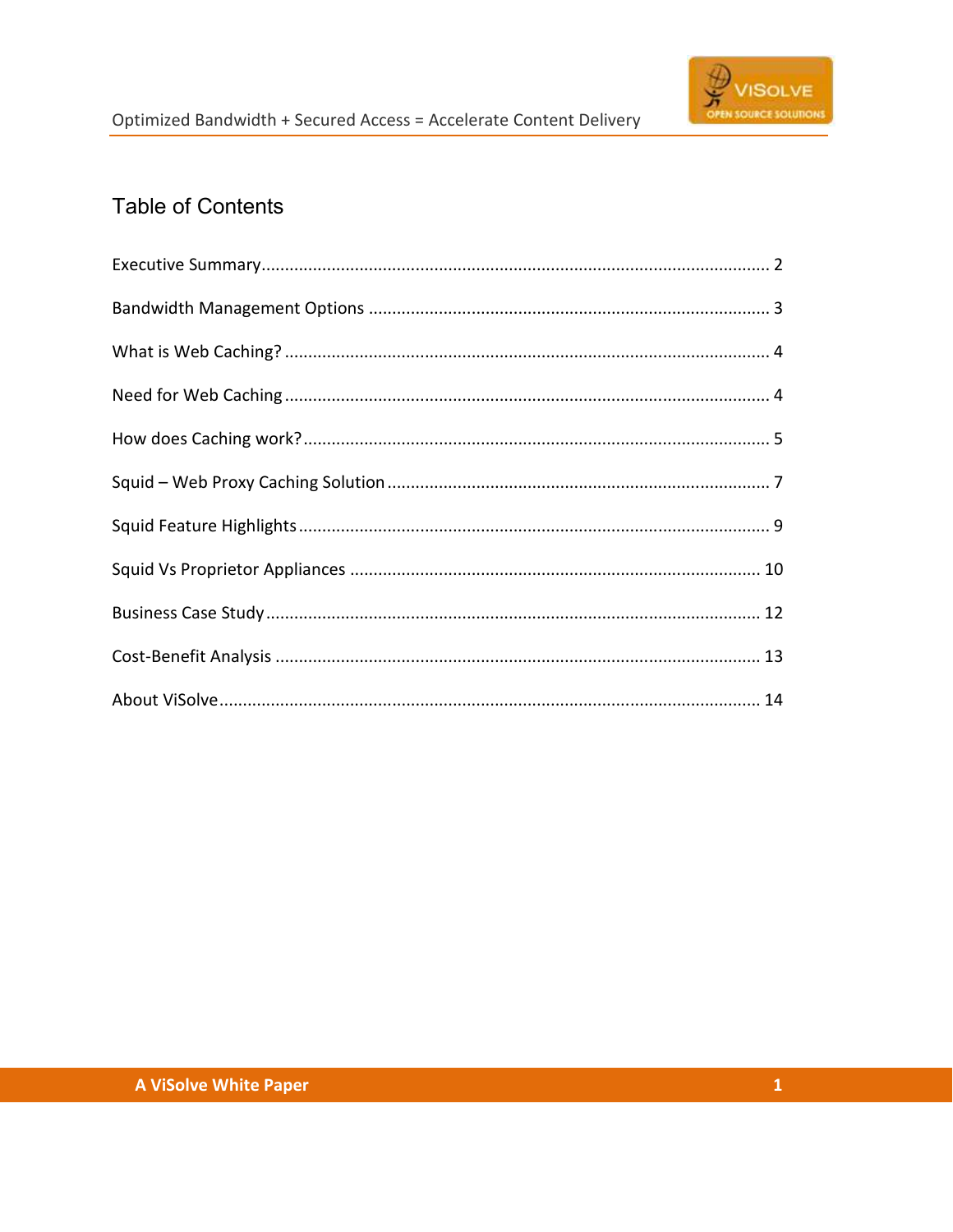

#### Executive Summary

What is one problem that is common to most organizations - ISPs, Educational Institutions, Corporate and anyone, for that matter, who has an IT data centre? – Bandwidth Management.

Effective bandwidth management is more important now, than ever, because availability of information is taken for granted. As more and more people start using internet, as more and more data are shared via internet, as more and more enterprises conduct business via online, the world of www has grown out of mathematical numbers, literally. Communications networks are growing more congested as consumers increase wireless usage and as companies generate and transport more data. As this bandwidth grows increasingly congested, service providers are constantly seeking relief. Carriers need innovative ways to break the logjams.

Bandwidth has become a rare commodity these days with more and more vendors fighting to gain supremacy over each other – to provide internet service to their customer/clients. With limited bandwidth and more traffic (number of requests sent by an end-user at any given point of time), the experience of browsing the web is fast deteriorating.

ISPs are struggling to meet bandwidth requirements while expanding their customer base. Educational institutions and enterprises are struggling to manage bandwidth and streamline data flow for right activities. So, is there an answer to all these bandwidth related issues? - Yes, there is – Web Caching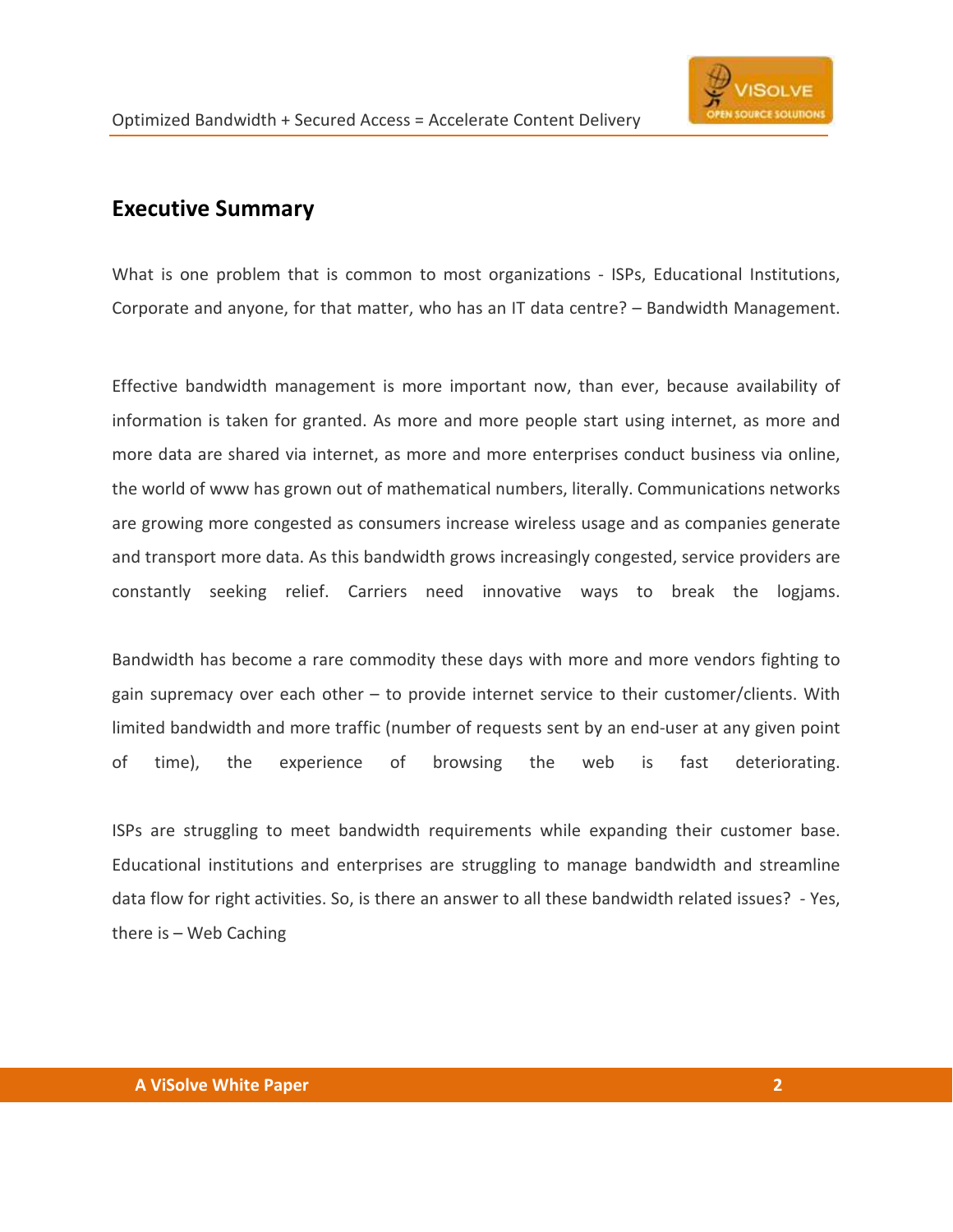

## Bandwidth Management Options

There are quite a few ways, depending upon specific business needs, to effectively manage bandwidth –

#### Saving Bandwidth

 Bandwidth could be easily saved by restricting/allocating access based on demand and for appropriate business needs. This initiative can directly bring in significant cost savings.

#### Traffic Management

 Most organizations struggle to manage data congestion on their networks which results in decreased productivity as bandwidth are often utilized for non-business usage like downloading music/videos or sharing files among employees.

#### Secured Content Management

Ethical web usage not only reflects on the corporate governance aspect of an organization but it also plays a very vital role in business productivity – blacklisting unwanted URLs - and to create a congenial work environment. More importantly, this helps to protect data identify theft to a large extend.

#### Fast Content Delivery

 Managing benefits is not all about bringing benefits to the service provider. In hindsight, it massively improves the browsing response time for the end-user which could easily serve as a value proposition for the service provider, especially in the current competitive market landscape.

Almost all of these actions can be achieved by deploying a suitable caching solution.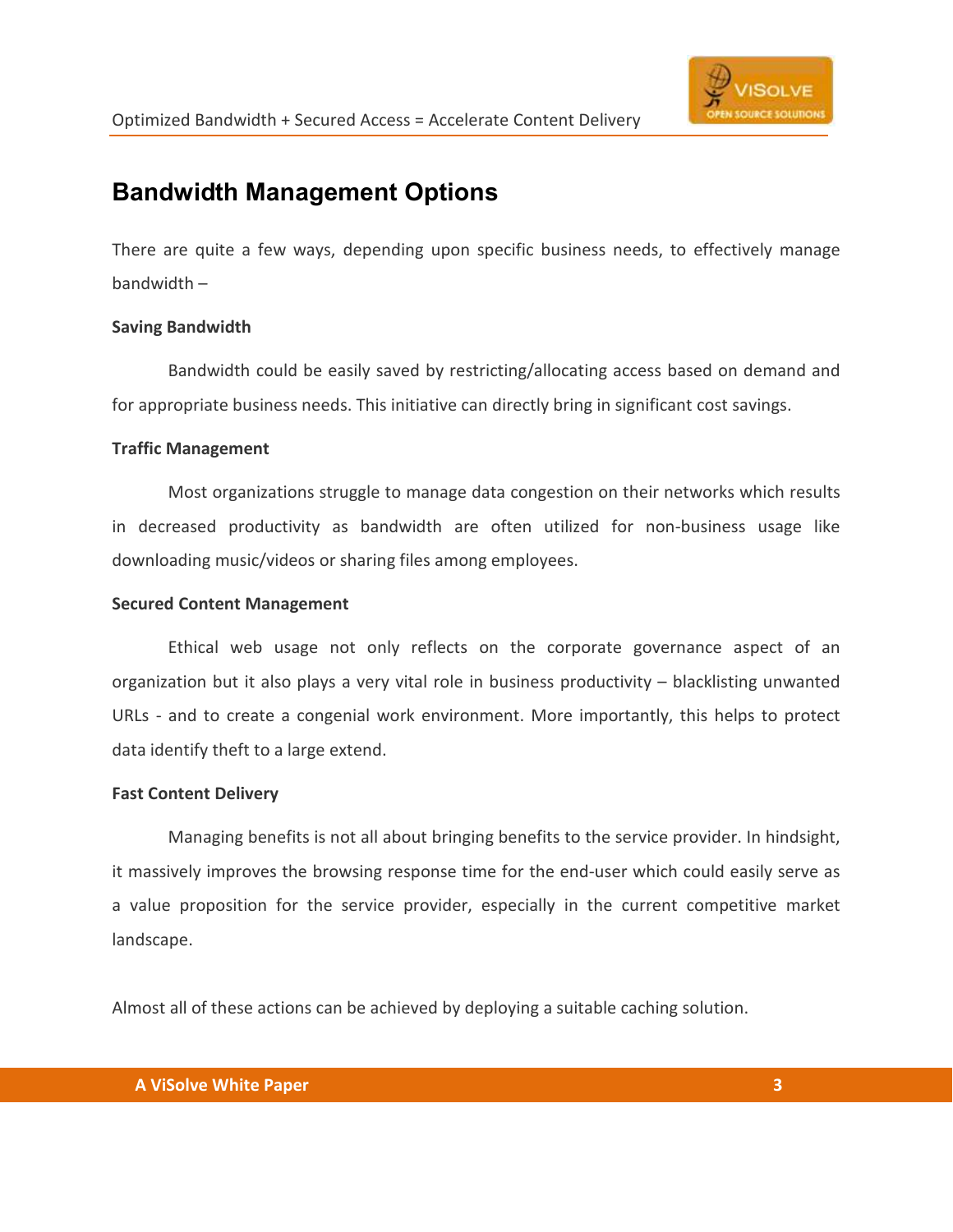

## What is Web Caching?

In simple terms, Web caching is a technology that can significantly enhance end-user's web browsing experience and, at the same time, save bandwidth for service providers. In detail, a web cache is a temporary storage place for data content requested from the Internet. After an original request for data has been successfully fulfilled, and that data has been stored in the cache, further requests for those files (e.g., HTML pages, images) results in the information being returned from the cache, if certain conditions are met, rather than the original location.

Web Caching is the widely used technique, used by Internet Service Providers (ISPs) all around the world, to save bandwidth and to improve user response time. In short, web caching temporarily stores web objects – HTTP and FTP data – flowing into ISP's network.

This is not an entirely new invention in that Caching is an integral part of computer architecture, for example CPU cache speeds up an access to main memory, file system cache stores commonly requested blocks for faster access and so on.

## Need for Web Caching

We'll start with a simple analogy. This analogy is not a perfect match but it will give you the basic idea. Each morning before John goes to get the daily paper he asks his roommate, Bill, if he has already purchased one. If Bill already has the paper there is no reason for John to walk all the way to the store and spend money on the exact same information. He'll just read the paper that's already there. If a copy of the daily paper was already retrieved by Bill and is on hand, John saves his money and his time by not making a trip to the store.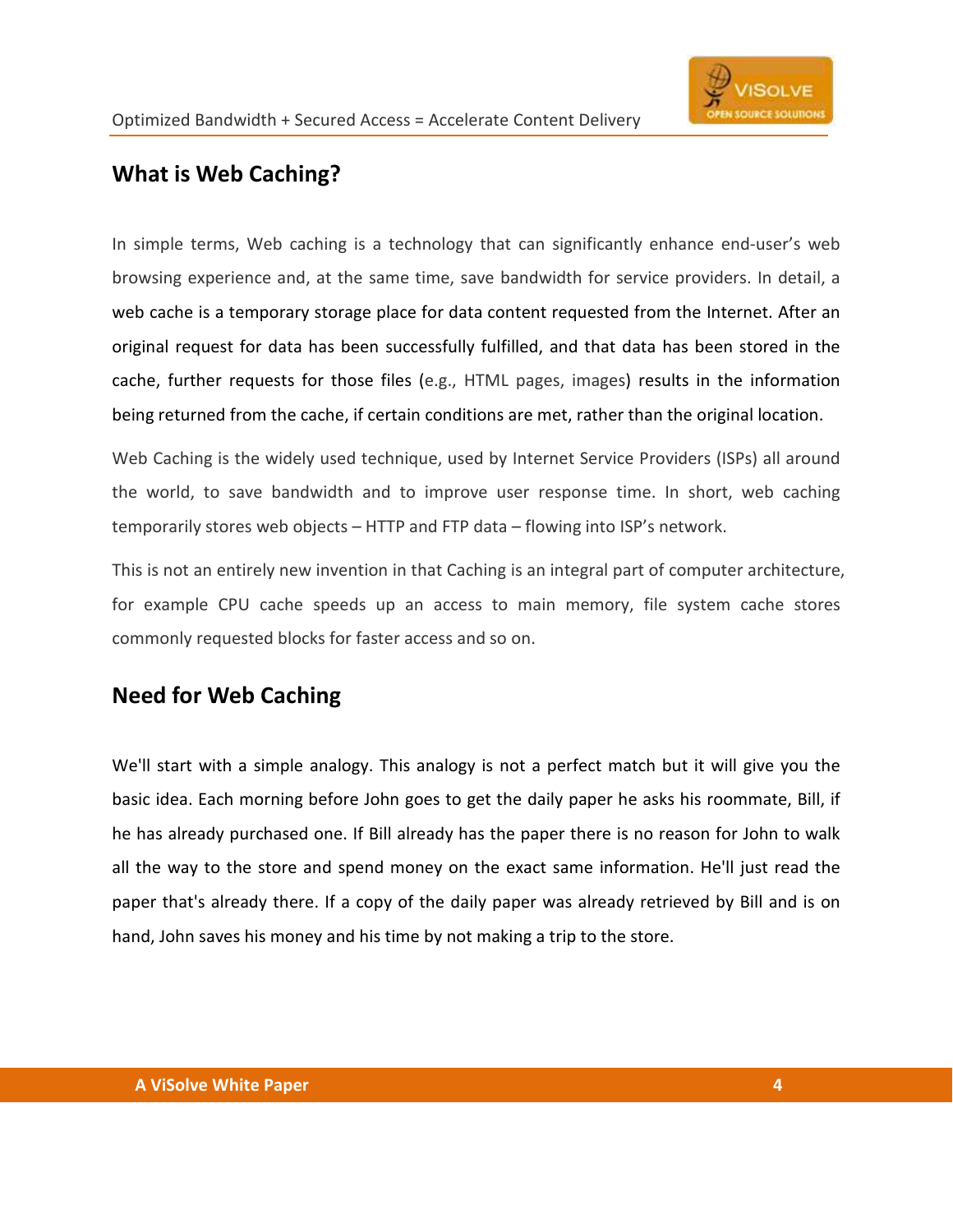Web caching enhances web browsing in much the same way. When a user visits a site, say www.yahoo.com, web caching (if in use and available) will retrieve the page from yahoo's web server and store a copy of that page locally – in cache server. The next time a user requests www.yahoo.com the web cache delivers the locally cached copy of the page (without fetching it from yahoo's web server). The user will experience a very fast download because the request did not have to traverse the entire Internet – all the way to where yahoo server is located. Also, the bandwidth that would normally be used to download the web site is not required and is free for other information retrieval or delivery.

### How does Caching work?

Web sites are continually updating their content. News headlines change, stock quotes change, weather changes. It may seem that caching is not worthwhile if it is returning outdated material. A traffic report that is two hours old doesn't do you much good. Fortunately there are checks and balances in place to ensure that the content you are viewing is current.

Web sites are made up of many small pieces that come together to make a complete page. A site might have logos, photographs, tables, text, and sounds. Each item will be cached as a different object, and some items may not cache at all. For example, when you access CNN.com frequently your cache may hang on to the CNN logo object, some advertising bars, and the rest of the stuff that makes up the basic look of the CNN Web site. But the news items will not sit in cache because they change so often. In this case your cache has made the CNN site much easier and faster to download because all the static graphics are already on hand and the only thing you need to complete the picture is the news content.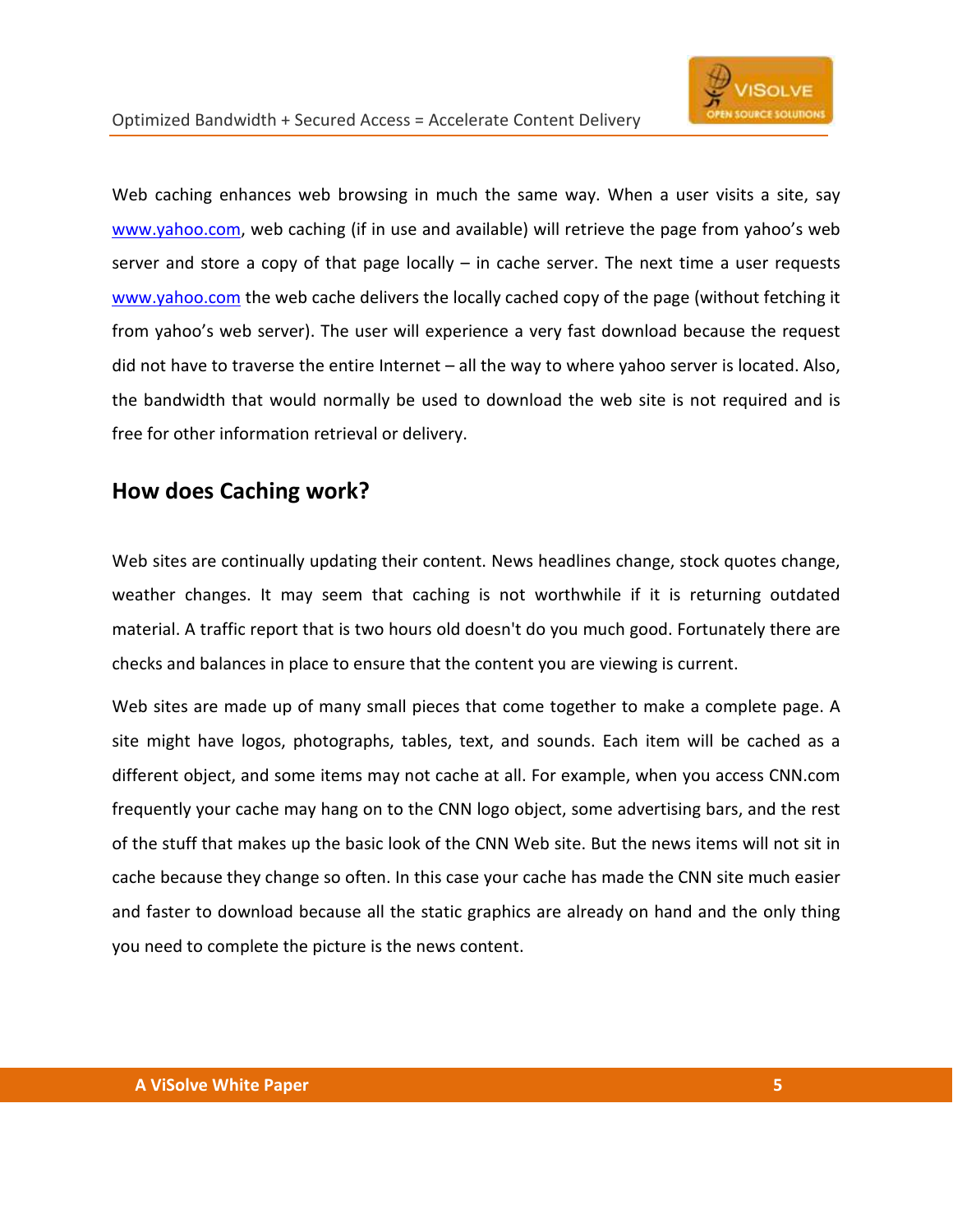

Optimized Bandwidth + Secured Access = Accelerate Content Delivery



The following depicts how caching works from an end-user perspective.

So how does your cache know what to hang on to and what to let go? That depends on choices made by the Web developer as well as the way the user configures his cache. As mentioned above, Web sites are made up of individual pieces. Each one of these pieces is encoded with specific information that will tell your cache how to handle it. This information may specify,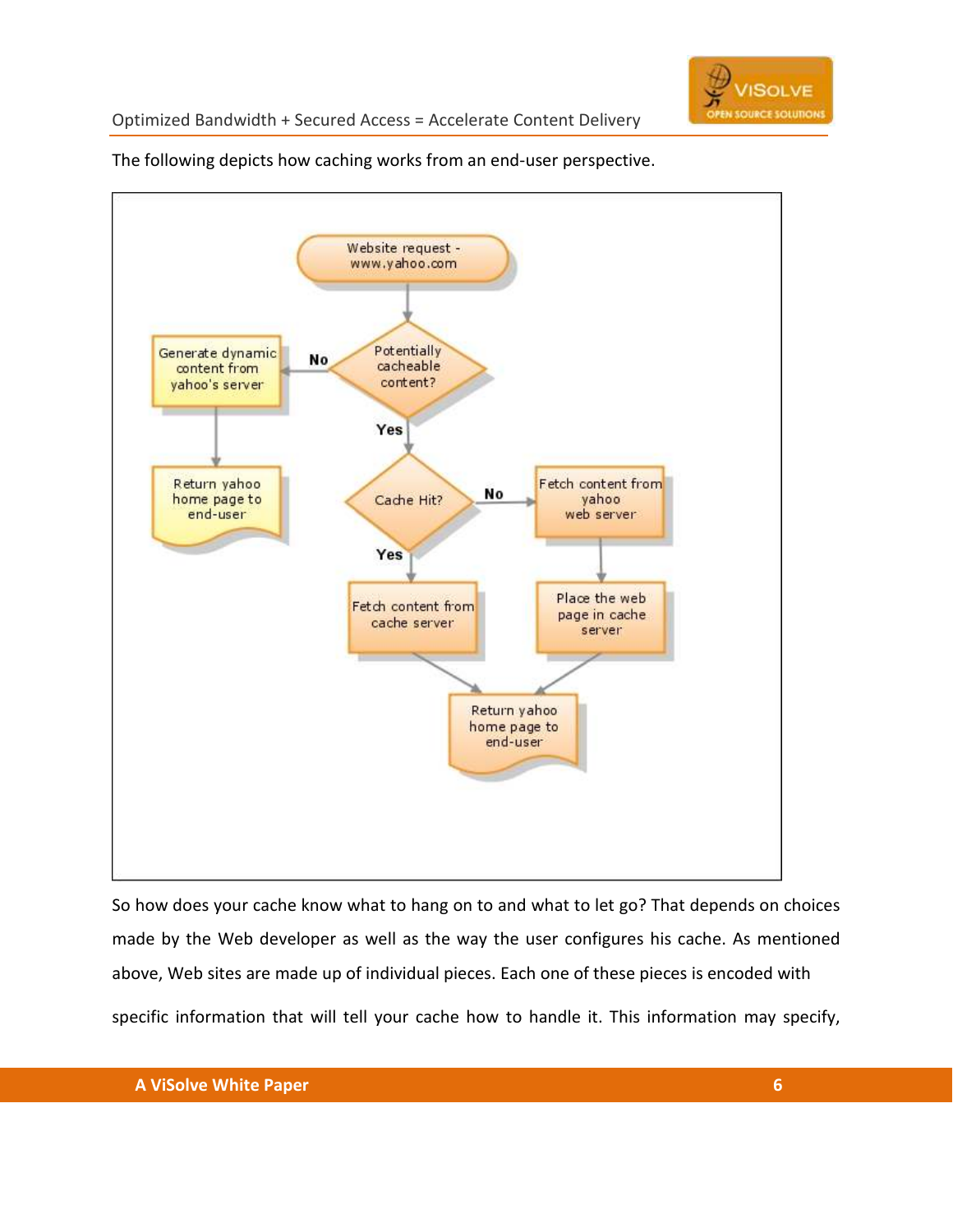"Don't cache this item," in which case the cache will ignore it. The item may have a "max age" specified. This tells the cache that after a set amount of time the cache must check in with the web site for newer versions of that object. The "expires" field serves roughly the same purpose. The item might also have a "last modified" field. Last modified is another way for your cache to ask the Web server if the object has been modified since your last visit. If it has, the cache gets a new copy, if not the cache just hangs on to the copy it already has. The web site administrator controls each of these items. There are many cache products available. Each has lots of different configuration options to help ensure that your data is current. Caches can be configured to accept all, some, or none of the priorities that the web site administrator sets.

### Squid – Web Proxy Caching Solution

Squid is a typical example of a high-caliber product from the ever growing open source community. Squid is one of the two forks from the codebase of harvest cache daemon developed in early 90's. Squid is a fully-featured HTTP/1.0 (almost HTTP/1.1) proxy complaint offering rich access control, authorization and logging environment to develop web proxy and content serving applications.

- For ISPs to save bandwidth and improve user experience
- For websites Helps to scale applications without any massive investment in hardware and development time
- Helps content delivery providers to distribute content world-wide

For detailed technical information on how to implement Squid for different network environments, please visit http://www.visolve.com/squid/whitepapers/index.php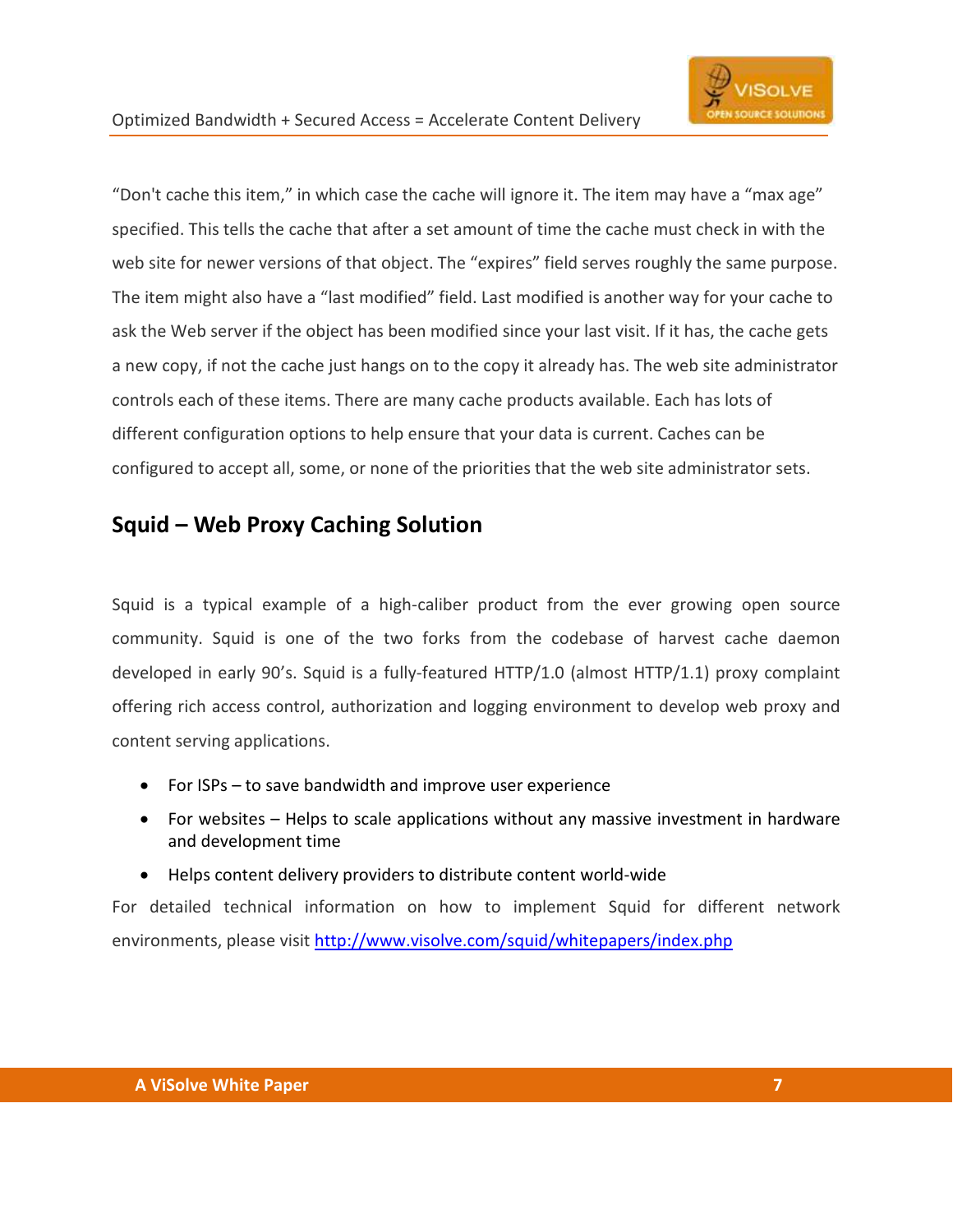

Optimized Bandwidth + Secured Access = Accelerate Content Delivery

The following picture depicts how Squid is deployed in transparent proxy environment (generally for ISPs) and in reverse proxy environment (for dedicated web servers).



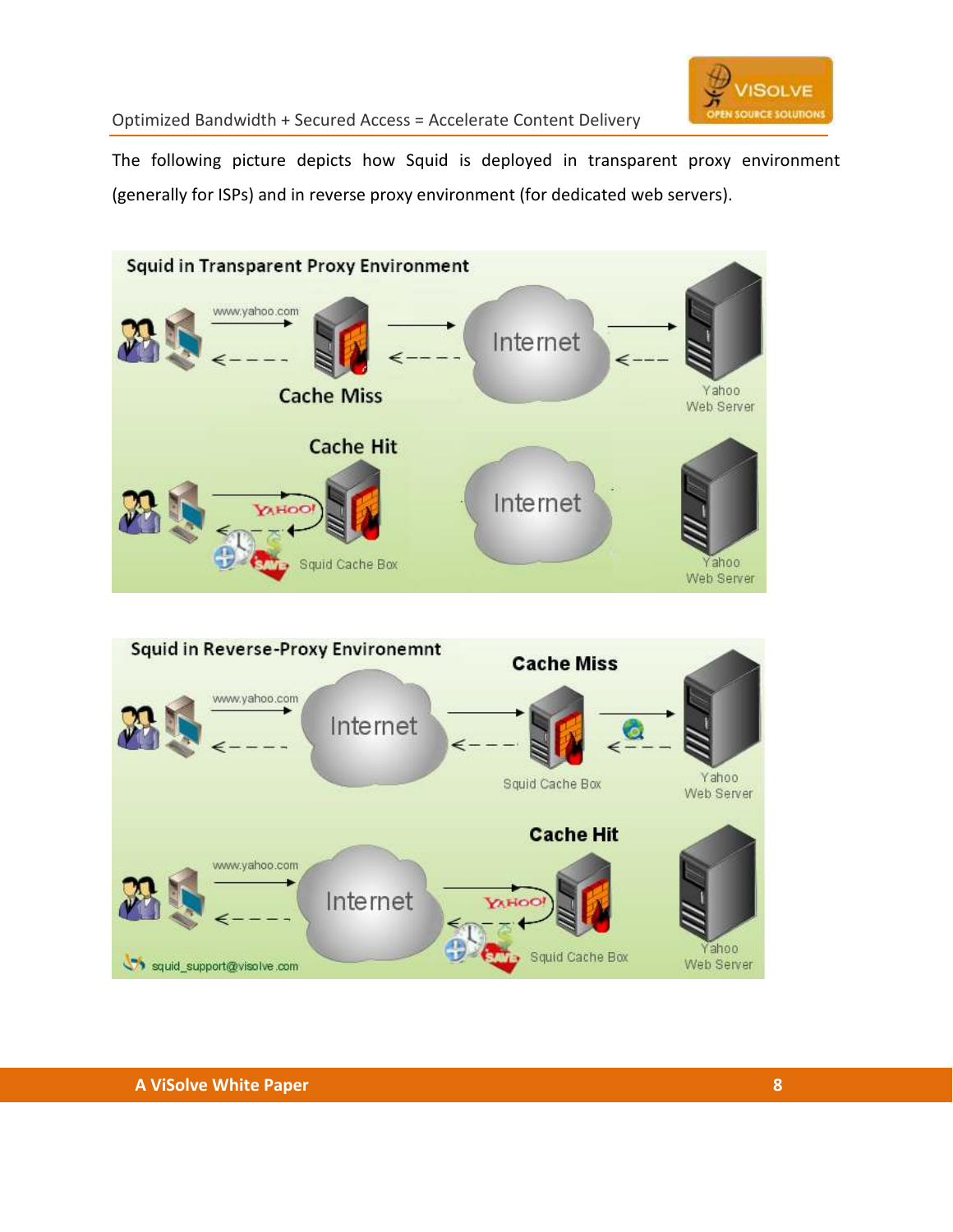

# Squid Feature Highlights

In addition to Caching, Squid provides so many value-added features that compliment its core functionality so wonderfully that it provides a wholesome package to the deployment environment.

- Blacklisting URLs that are not related to business affairs
- Managing bandwidth for critical business needs based on IP address and time interval
- Implementing data security by integrating various authentication mechanisms
- Easier integration of different tools like content filter and anti-virus via ICAP

To understand this in detail, let us do a virtual case study for a school district and an IT organization where Squid is deployed primarily for web caching.

#### For School Districts –

Most developed nations treat Cybercrime is a serious offence – especially in educational premises. The advent of internet is a great boon to the education system all over the world as it brought information as and when required and significantly changes the entire landscape of education. One of the most important factors of internet usage in educational premises is the nature of content students gets exposed to. Protecting students from unhealthy and unethical usage of internet is a mandatory, not optional, duty for all educational institutions.

Squid brings this functionality by default. With Squid one can easily backlist URLs such as gambling, terrorism, religion, pornography, sports, etc.., that are not meant for educational activities, thereby securing the use of internet.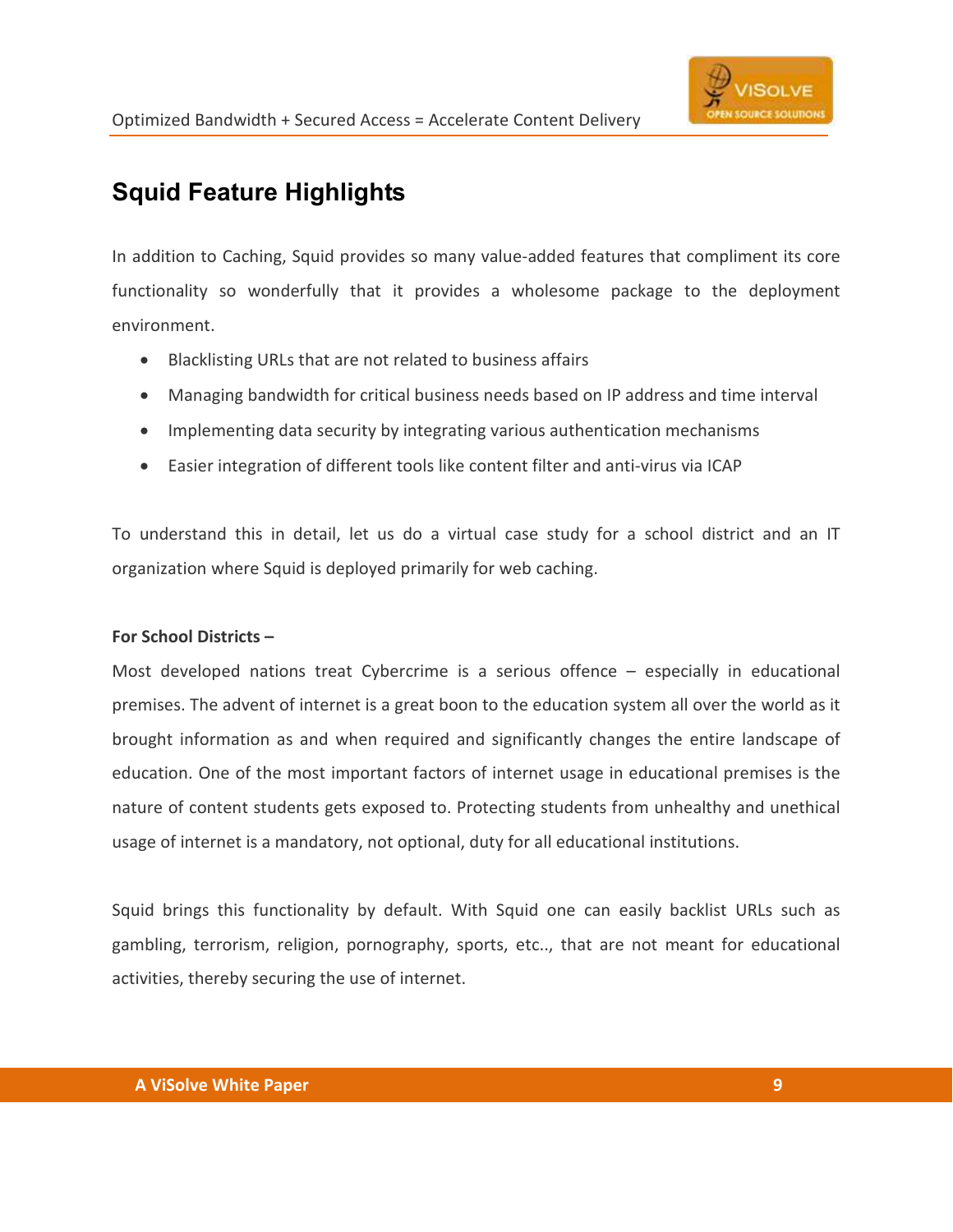

#### For Corporate -

We all know the significance of the role played by internet specifically in a corporate environment. Almost every employee uses internet 90% of his/her office hours. But strangely several industry surveys, conducted all over the world, reveal that only 10% of total internet usage is productive. What this means is, though internet plays a very vital role in sharing critical information and triggering innovative ideas needed for functioning of corporate, there is an equal downside that many organizations either tend to underestimate or do not know how to manage/tackle those unproductive exercises. And this is exactly where Squid come in very handy.

In general, for a corporate data center, Squid is usually deployed in reverse proxy mode to reduce traffic on the web server by delivering cached content. But there are other vital benefits also. With Squid, an IT manager can decide on the amount of bandwidth to be allocated for individual or user groups based on organization's policies. And what's more - bandwidth delivery can be managed based on time, IP address or even MAC address of a computer. For example, Squid allows you to restrict only 20% of bandwidth to employees at the time of a critical online business meeting thereby allowing 80% of bandwidth for that meeting. Also, Squid helps to integrate an organization's centralized authentication mechanism to achieve secured and authorized content delivery. Going one step further, Squid is not all about completely restricting employee freedom. If used intelligently, Squid can also motivate employees for better productivity, say; allowing certain websites like Sports, News, Entertainment, etc., during lunch or non-business hours.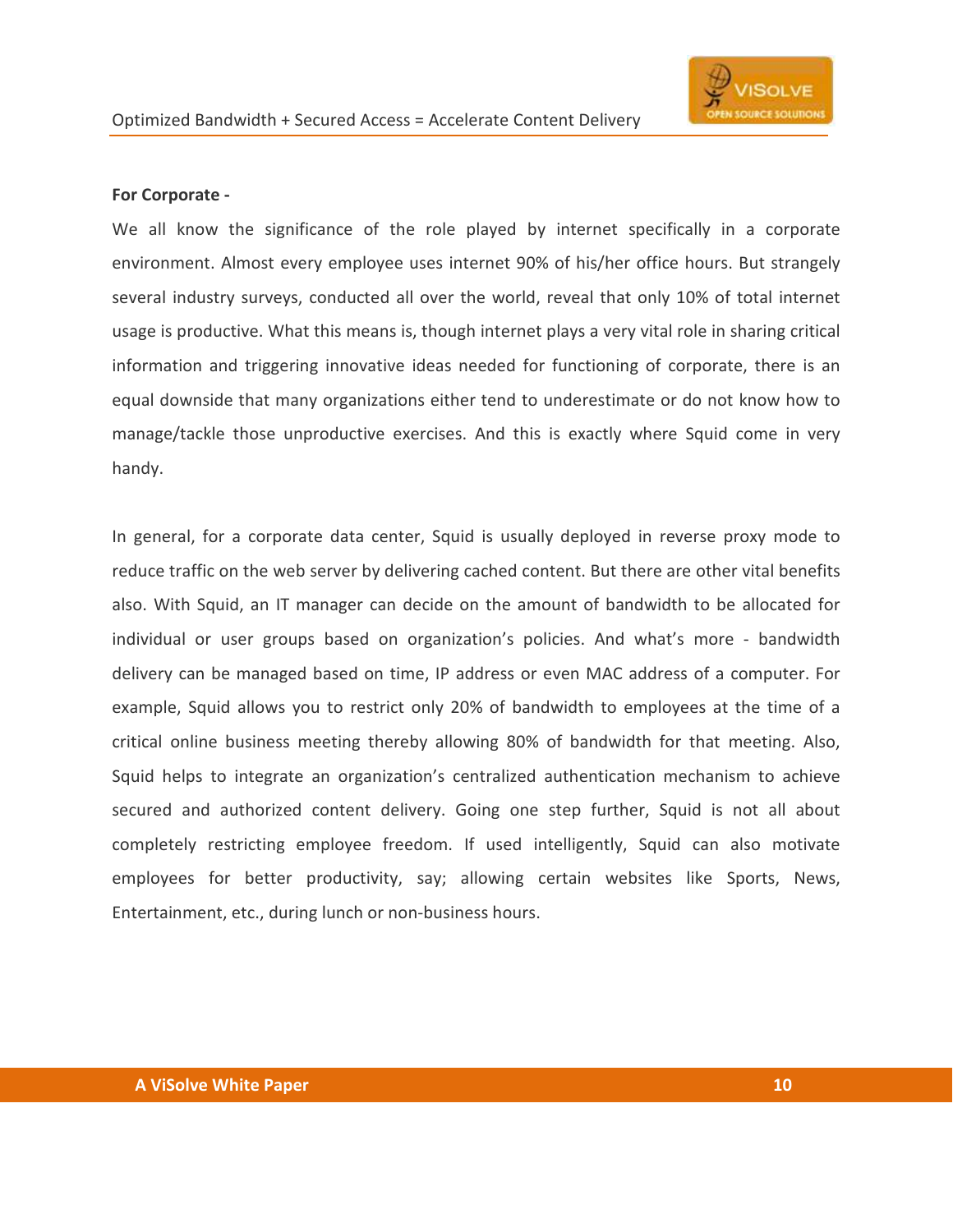

# Squid Vs Proprietor Appliances

Squid has serious advantages over other proprietary caching solutions and appliances

- It is open source. It is free to deploy and use. No license is required
- Very low Total Cost of Ownership (TCO) compared with proprietary appliances
- Active and Stable community with developers all around the world contributing critical ideas and state-of-the-art features
- Can be customized as per changing business requirements as the source code is available for customization
- Can be deployed with almost all standard operating systems available in the industry  $$ unlike appliances which requires a tailored operating system
- This is a one-time investment and there is no recurring cost
- When there is change in the underlying network architecture, Squid is both adoptable and versatile enough to fit into network changes without any complexity. And, most importantly, no need to make new investments each time there is a change in the network setup
- Squid, unlike proprietary appliances, is easily compatible with so many related open source products which can add significant value to a scalable organization, moving forward, to add appropriate plug-ins
- Reliability and Sustainability. There were so many proprietary caching appliance vendors who went out-of-business between 1999 to 2002 time frame when entire caching market took a hit, but Squid survived all that.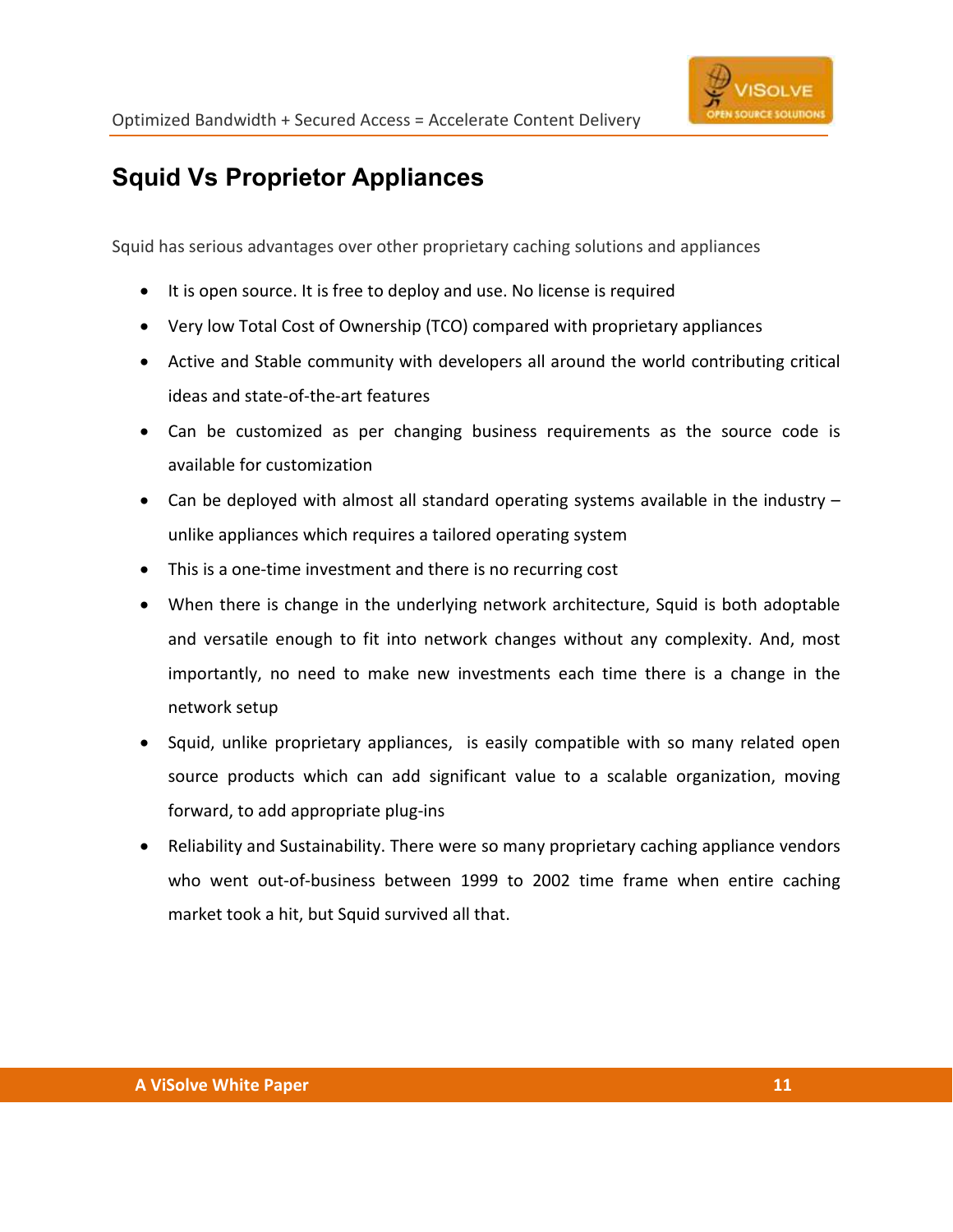

## Business Case Study

Data Telecom Services is the largest ISP in Madagascar. DTS has been providing internet service since 1996 through its X.25 link to France, has X.25 packet switching service (InfoPac) in 10 major towns in the country.

DTS has satellite links, which has more delay than leased line, for the Internet Backbone to Europe with customer profiles being xDSL, wireless (Wimax, CDMA, GSM), and also Dialup (PSTN) users. With the number of concurrent users in cache manager being 1800 clients and about 250 req/s, a web caching solution is needed as a web accelerator to serve a whole whack of traffic. Web Browsing takes about 68% of total bandwidth which requires a quick installation of a web caching solution that is functionally sound and cost effective.

The following are the business requirements of DTS –

- Deploying a caching mechanism that will save precious bandwidth and increase user response time
- Clustering cache servers with load balancing and fail-over mechanisms
- GUI based reporting tool to monitor web usage and bandwidth management

As the key endeavor is to save HTTP bandwidth usage and build a reliable failover mechanism, ViSolve recommend deploying a customized version of Squid – recompiling Squid in the underlying operating system to retain client's original IP address – called as Tproxy (IP spoofing) to meet DTS's business requirements.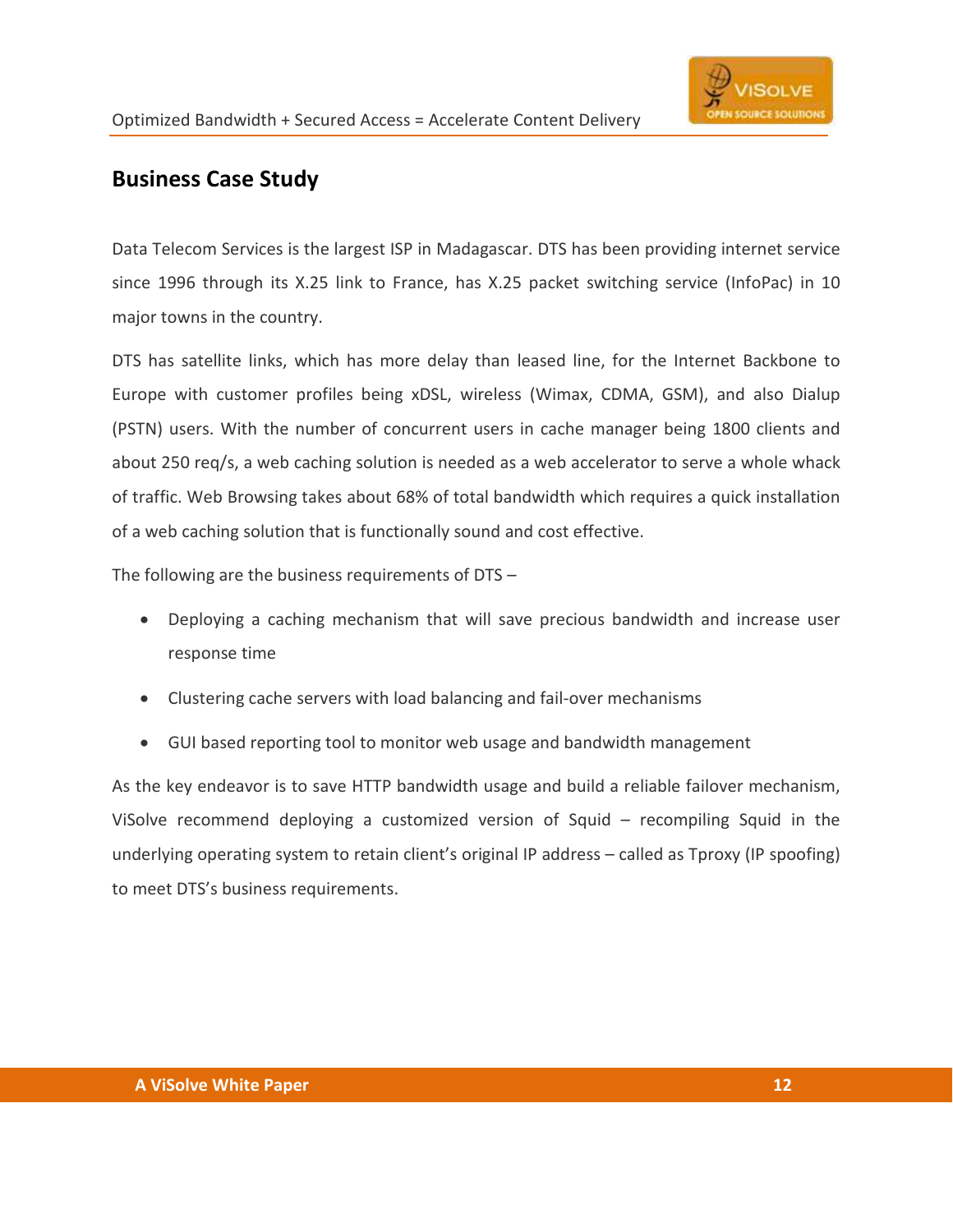## Cost-Benefit Analysis

Business Case – Data Telecom Services is the largest ISP in Madagascar. DTS serves its customers with a total of 60MB leased line bandwidth – 68% of it accounts to HTTP traffic.

Now, lets calculate the ROI metrics for Squid deployment for DTS

| Cost of 60 MB Bandwidth per year for DTS | $= 60 \times $10000 = $600000$ |
|------------------------------------------|--------------------------------|
| DTS utilizes 68% of bandwidth for HTTP ) |                                |
| traffic. So, cost of HTTP bandwidth      | $=$ \$408000 (40.8 MB)         |

| Total Cost of Ownership (TCO) Items -                     |                                      |
|-----------------------------------------------------------|--------------------------------------|
| Hardware cost for 2 cache servers                         | $=$ \$6000                           |
| Initial deployment cost for 2 servers                     | $=$ \$4000                           |
| Annual support contract for 2 servers = $$10000$ per year |                                      |
|                                                           |                                      |
| Total                                                     | $=$ \$20000                          |
|                                                           |                                      |
| The minimum industry average of total                     |                                      |
| HTTP bandwidth saving for Squid                           | $= 20%$                              |
| So, minimum bandwidth saved for DTS                       | $= 8.16 \text{ MB}$ (20% of 40.8 MB) |
| Therefore, minimum total cost saved                       | $= 8.16 \times $10000$               |
|                                                           | $=$ \$81600                          |
| Return On Investment                                      | = Total Cost Saved - TCO for Caching |
|                                                           | $=$ \$81600 - \$20000                |
|                                                           | $= $61600$                           |

Therefore, the bandwidth cost benefit for DTS after Squid deployment is a whopping \$61600

A ViSolve White Paper 13 and 200 million and 200 million and 200 million 200 million 200 million 200 million